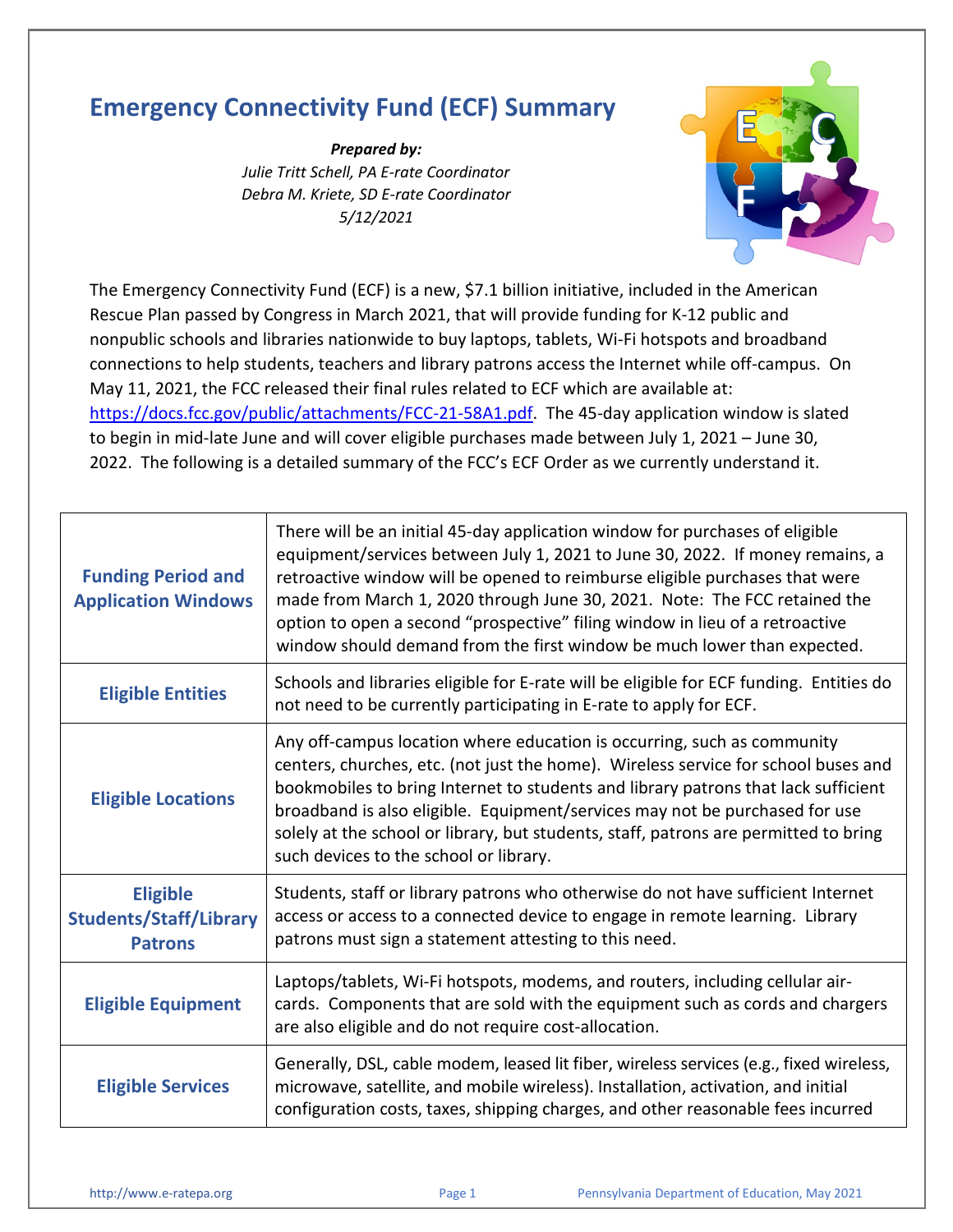|                                                                             | with the purchase of the eligible equipment and services also are eligible.                                                                                                                                                                                                                                                                                                                                                                                                                                                                                                                                                                                                                                                                                                                                                                                                                                                                                                                                                                                                                  |  |  |
|-----------------------------------------------------------------------------|----------------------------------------------------------------------------------------------------------------------------------------------------------------------------------------------------------------------------------------------------------------------------------------------------------------------------------------------------------------------------------------------------------------------------------------------------------------------------------------------------------------------------------------------------------------------------------------------------------------------------------------------------------------------------------------------------------------------------------------------------------------------------------------------------------------------------------------------------------------------------------------------------------------------------------------------------------------------------------------------------------------------------------------------------------------------------------------------|--|--|
| <b>Eligible Uses</b>                                                        | Eligible equipment/services must be used primarily for educational purposes.<br>Schools and libraries are permitted to allow the use of eligible<br>equipment/services for other purposes when they are not needed for educational<br>purposes in the first instance. Schools and libraries are required to restrict access<br>to eligible connected devices to only those students, school staff, and library<br>patrons with appropriate credentials.                                                                                                                                                                                                                                                                                                                                                                                                                                                                                                                                                                                                                                      |  |  |
| <b>Equipment/Service</b><br><b>Funding Caps</b>                             | A \$400 cap on laptops/tablets and \$250 cap on Wi-Fi devices. If equipment costs<br>more than these caps, ECF will pay up to the cap. Applicants may request a<br>waiver of the \$400 cap for laptops/tablets for students with disabilities if needed.<br>All other equipment/services are proposed to be reimbursed at 100% (no funding<br>caps or discount matrix applied). There is an expectation that Internet access<br>service will generally cost between \$10 and \$25 per month.                                                                                                                                                                                                                                                                                                                                                                                                                                                                                                                                                                                                 |  |  |
| <b>Limitations on # of</b><br><b>Devices/Internet</b><br><b>Connections</b> | No more than 1 fixed broadband Internet access connection (such as a cable<br>modem internet) per location is permitted. No more than 1 laptop/tablet and no<br>more than 1 Wi-Fi hotspot per student, school staff member, or library patron is<br>permitted. Schools and libraries must make this certification as part of their<br>application for funding and must retain documentation of reasonable measures<br>taken to determine who needed laptops/tablets and Internet.                                                                                                                                                                                                                                                                                                                                                                                                                                                                                                                                                                                                            |  |  |
| <b>Construction of New</b><br><b>Networks</b>                               | Where applicants can prove there is no commercially available Internet access<br>available, funding to build such networks is permitted. Applicants will have to<br>provide clear evidence demonstrating how they determined that an existing fixed<br>or mobile broadband network was not available, and that they sought service<br>from existing providers, and that those providers were unable or unwilling to<br>provide services sufficient to meet the remote learning needs. Eligible costs are:<br>Monthly charges, special construction, installation and activation charges,<br>modulating electronics and other equipment necessary to make a<br>broadband Internet access service functional ("Network Equipment") and<br>maintenance and operation charges.<br>Special construction is defined as construction of network facilities, design<br>$\bullet$<br>and engineering, and project management.<br>Customer premises or end-user equipment to receive datacasting services.<br>$\bullet$<br>Note: Dark fiber and electronics to light dark fiber are NOT eligible.<br>٠ |  |  |
| <b>Ineligible</b><br><b>Equipment/Services</b>                              | Smartphones, desktop computers, spare equipment/parts, software, user<br>licenses, filtering, firewalls, firewall services that are purchased separately and<br>are not included in the base price for the equipment, Back-up power equipment<br>(e.g., back-up batteries, redundant power cords, uninterruptible power supply<br>(UPS), generators, and surge protectors, etc.), cybersecurity tools (including, for<br>example, virtual private network (VPN) licenses, network monitoring, separate<br>costs for non-connected accessories (e.g., headsets, cases, mouse pads, cable<br>clips, laptop bags, tablet stands, wall mounts, and charging stations, etc.), voice                                                                                                                                                                                                                                                                                                                                                                                                               |  |  |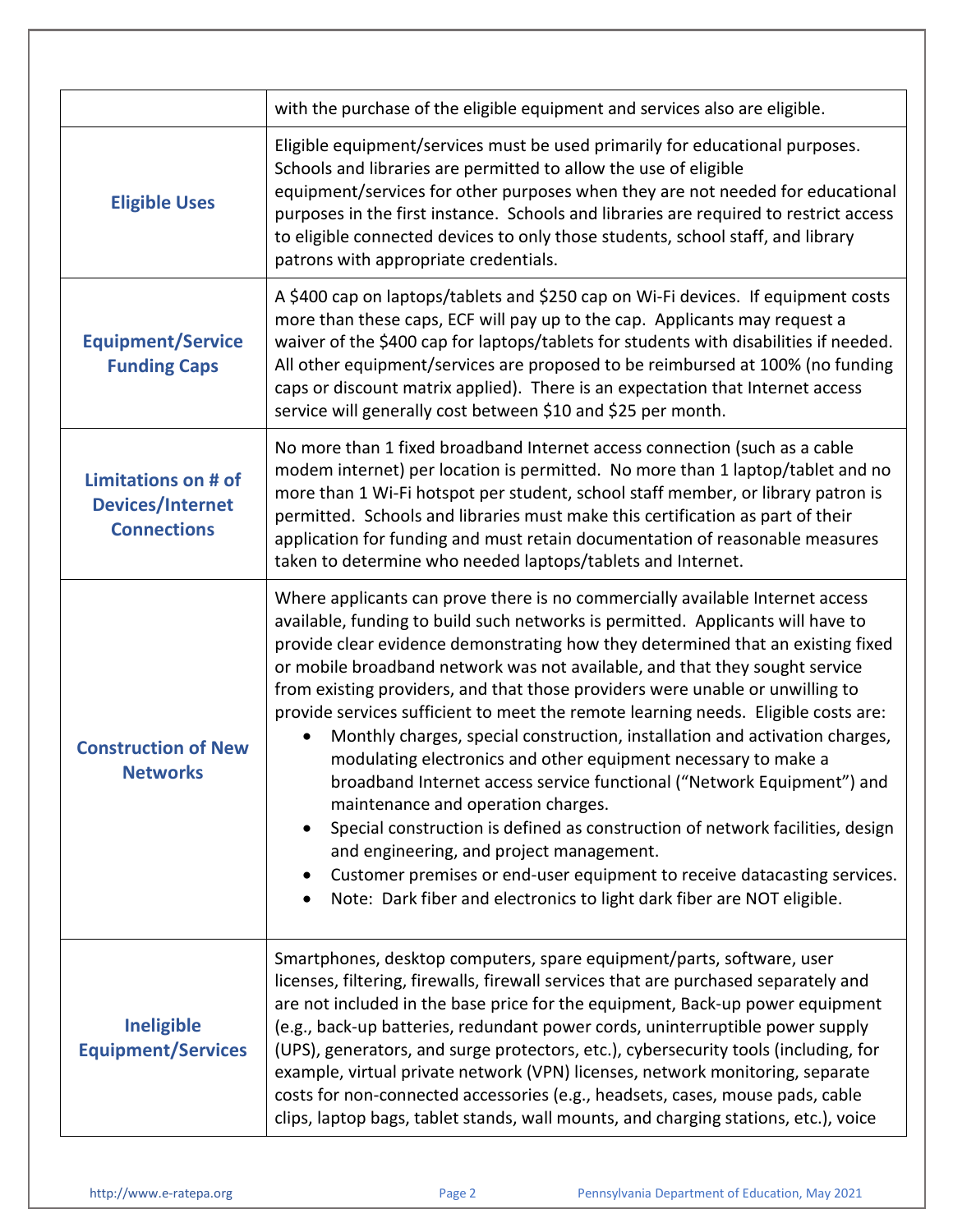|                                                                  | services, standalone cameras and microphones, technical support, maintenance<br>costs, separate costs for warranties and protection plans, video conferencing<br>equipment and related software subscriptions (e.g., Zoom subscriptions), and<br>learning management systems.                                                                                                                                                                                                                                                                 |  |  |  |  |
|------------------------------------------------------------------|-----------------------------------------------------------------------------------------------------------------------------------------------------------------------------------------------------------------------------------------------------------------------------------------------------------------------------------------------------------------------------------------------------------------------------------------------------------------------------------------------------------------------------------------------|--|--|--|--|
| <b>Competitive Bidding</b>                                       | No separate ECF competitive bidding requirements will be imposed (for<br>retroactive or future purchases). Must comply with state and local bidding<br>requirements.                                                                                                                                                                                                                                                                                                                                                                          |  |  |  |  |
| <b>Application and</b><br><b>Reimbursement</b><br><b>Process</b> | Applications will be submitted in the E-rate EPC Portal and will utilize the Form<br>471, Form 472 BEAR, or Vendor Form 473 SPI (or forms similar to these). There<br>will be no separate Form 486. The initial application window is expected to open<br>in mid-late June. USAC will review applications and issue FCDLs. Appeals must be<br>submitted within 30 days.                                                                                                                                                                       |  |  |  |  |
|                                                                  | After receiving a funding commitment decision letter (FCDL), applicants will pay<br>for services/equipment and then submit reimbursement requests via the existing<br>Form 472 (BEAR) system within 60 days of the FCDL date (or revised FCDL if there<br>is a post-commitment change). Copies of detailed vendor invoices must be<br>submitted with the BEAR form.                                                                                                                                                                           |  |  |  |  |
|                                                                  | If an applicant cannot afford to pay the vendor in full and then seek<br>reimbursement from ECF they have two options:                                                                                                                                                                                                                                                                                                                                                                                                                        |  |  |  |  |
|                                                                  | a) The school/library may request a 'prepayment' through the BEAR process<br>after which the ECF prepayment must be remitted to the vendor within 30<br>days. Applicants will be required to submit proof to USAC that the service<br>provider has been paid.                                                                                                                                                                                                                                                                                 |  |  |  |  |
|                                                                  | b) The school/library may request the service provider to seek<br>reimbursement directly from the ECF fund using the Form 474 SPI Form.<br>Service providers are not required to comply with this request. Applicants<br>must specify on the Form 471 application whether the applicant or service<br>provider will be doing the invoicing. If an applicant indicates that the<br>service provider will be doing the invoicing, the applicant will have to<br>submit evidence of the service provider's willingness to do so.                 |  |  |  |  |
| <b>CIPA Requirements</b>                                         | CIPA applies to the use of any computer owned by a school or library if the school<br>or library receives ECF or E-rate funding for Internet access or internal<br>connections. (This is a new clarification that has major implications for E-rate<br>applicants as well). This is true even if the student or library patron does not use<br>Internet access services provided by the school or library. This new rule applies to<br>all school or library owned computers regardless of where they are used - off-<br>campus or on-campus. |  |  |  |  |
|                                                                  | CIPA does not apply if the school/library does not receive ECF or E-rate funding                                                                                                                                                                                                                                                                                                                                                                                                                                                              |  |  |  |  |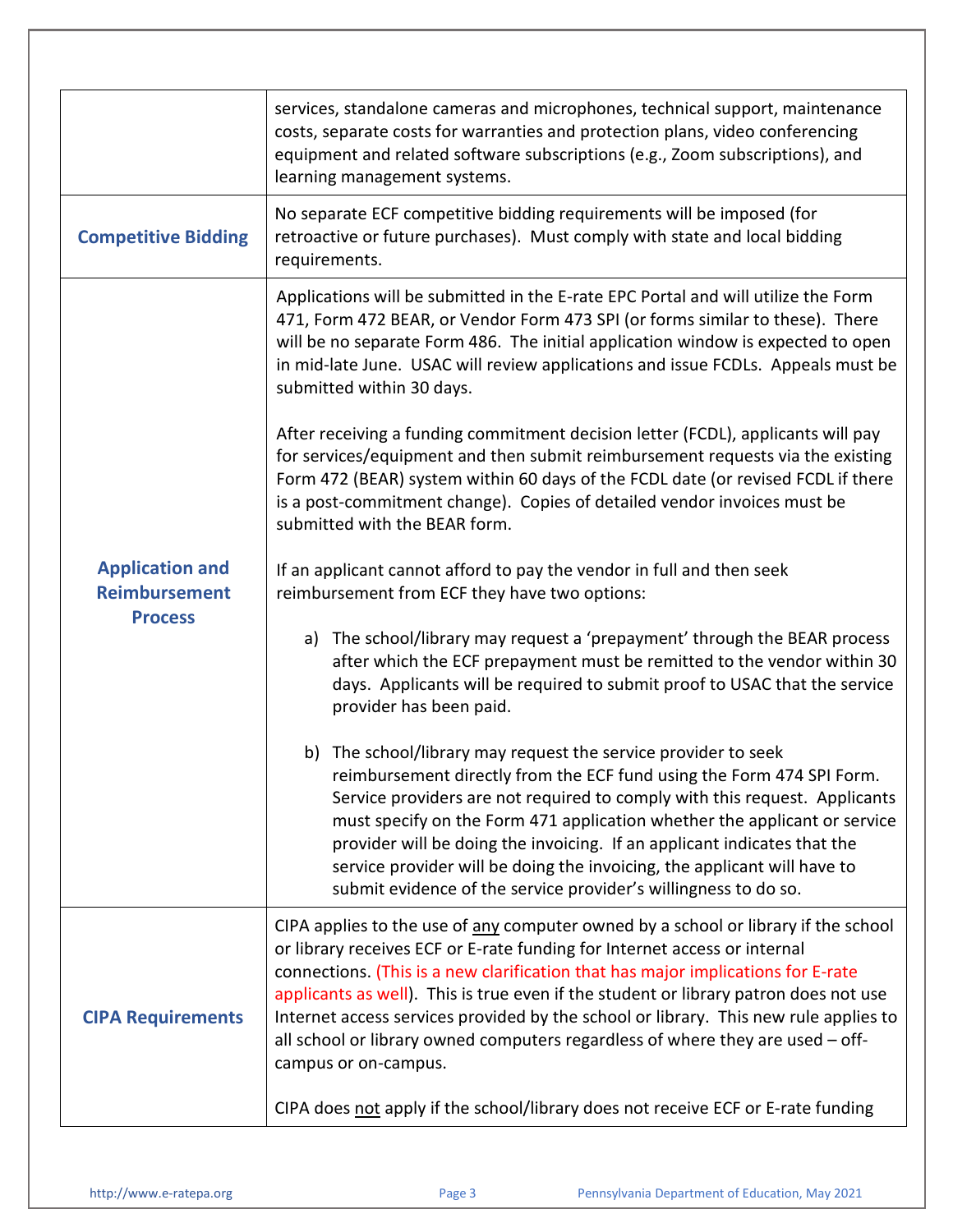|                                                                          | for Internet access or internal connections, even if the computers were purchased<br>with ECF funding.                                                                                                                                                                                                                                                                                                                                                                                                                                                                                                                           |                                                          |                |                |  |  |
|--------------------------------------------------------------------------|----------------------------------------------------------------------------------------------------------------------------------------------------------------------------------------------------------------------------------------------------------------------------------------------------------------------------------------------------------------------------------------------------------------------------------------------------------------------------------------------------------------------------------------------------------------------------------------------------------------------------------|----------------------------------------------------------|----------------|----------------|--|--|
|                                                                          | In addition, CIPA does not apply to computers not owned by the school/library,<br>even if they receive ECF or E-rate funding for Internet or internal connections.                                                                                                                                                                                                                                                                                                                                                                                                                                                               |                                                          |                |                |  |  |
|                                                                          | If applicants are not yet CIPA compliant, they will be permitted to certify on their<br>Form 471 that they are "undertaking actions" to become CIPA compliant.                                                                                                                                                                                                                                                                                                                                                                                                                                                                   |                                                          |                |                |  |  |
| <b>Prioritization if</b><br><b>Demand &gt; Available</b><br><b>Funds</b> | Should demand exceed available funds in any filing window, applications will be<br>prioritized based on the applicant's E-rate discount, which is adjusted to be 5%<br>greater in each discount band for rural applicants (see chart below). If there is<br>not enough money to fund the entire discount band, then the applicants' NSLP %<br>will be used to allocate funds until depleted.                                                                                                                                                                                                                                     |                                                          |                |                |  |  |
|                                                                          | Note: These are not ECF discounts. This chart simply reflects how funding will be<br>allocated if demand exceeds available funds. For example, rural applicants with a<br>95% ECF discount would be funded first; urban applicants with a 90% ECF discount<br>would be funded next and so on until all the money ran out.                                                                                                                                                                                                                                                                                                        |                                                          |                |                |  |  |
|                                                                          |                                                                                                                                                                                                                                                                                                                                                                                                                                                                                                                                                                                                                                  | <b>Emergency Connectivity Fund Prioritization Matrix</b> |                |                |  |  |
|                                                                          |                                                                                                                                                                                                                                                                                                                                                                                                                                                                                                                                                                                                                                  | % of students eligible for                               | Urban          | Rural          |  |  |
|                                                                          |                                                                                                                                                                                                                                                                                                                                                                                                                                                                                                                                                                                                                                  | National School Lunch Program                            | Discount<br>20 | Discount<br>30 |  |  |
|                                                                          |                                                                                                                                                                                                                                                                                                                                                                                                                                                                                                                                                                                                                                  |                                                          | 40             | 55             |  |  |
|                                                                          |                                                                                                                                                                                                                                                                                                                                                                                                                                                                                                                                                                                                                                  | 20-34                                                    | 50             | 65             |  |  |
|                                                                          |                                                                                                                                                                                                                                                                                                                                                                                                                                                                                                                                                                                                                                  | 35-49                                                    | 60             | 75             |  |  |
|                                                                          |                                                                                                                                                                                                                                                                                                                                                                                                                                                                                                                                                                                                                                  | 50-74                                                    | 80             | 85             |  |  |
|                                                                          |                                                                                                                                                                                                                                                                                                                                                                                                                                                                                                                                                                                                                                  | 75-100                                                   | 90             | 95             |  |  |
| <b>Application Survey</b><br><b>Questions for Schools</b>                | The Form 471 will include a survey of schools seeking their best estimates of the<br>total number of students who did not have access to adequate laptops/tablets,<br>Internet access, or both when the pandemic began; the number of students who<br>do not currently have access to these devices/services; and how they expect<br>those numbers to change with receipt of requested ECF Program support. No<br>specific data collection requirements are imposed, but each school will be<br>required to describe how and when they collected the information that they use<br>for the estimates provided in their responses. |                                                          |                |                |  |  |
| <b>Duplicate Funding</b><br><b>Prohibition</b>                           | Applicants cannot seek ECF funding where equipment or services have been or<br>will be purchased or reimbursed with other targeted (pandemic relief) federal<br>funding, targeted state funding, other external sources of targeted funding, or<br>targeted gifts.                                                                                                                                                                                                                                                                                                                                                               |                                                          |                |                |  |  |
| <b>SAM.gov Registration</b>                                              | Applicants must be registered in the federal Sam.gov system to receive ECF<br>reimbursements. SAM is a web-based, government-wide application that<br>collects, validates, stores, and disseminates business information about the<br>federal government's partners in support of federal awards, grants, and                                                                                                                                                                                                                                                                                                                    |                                                          |                |                |  |  |